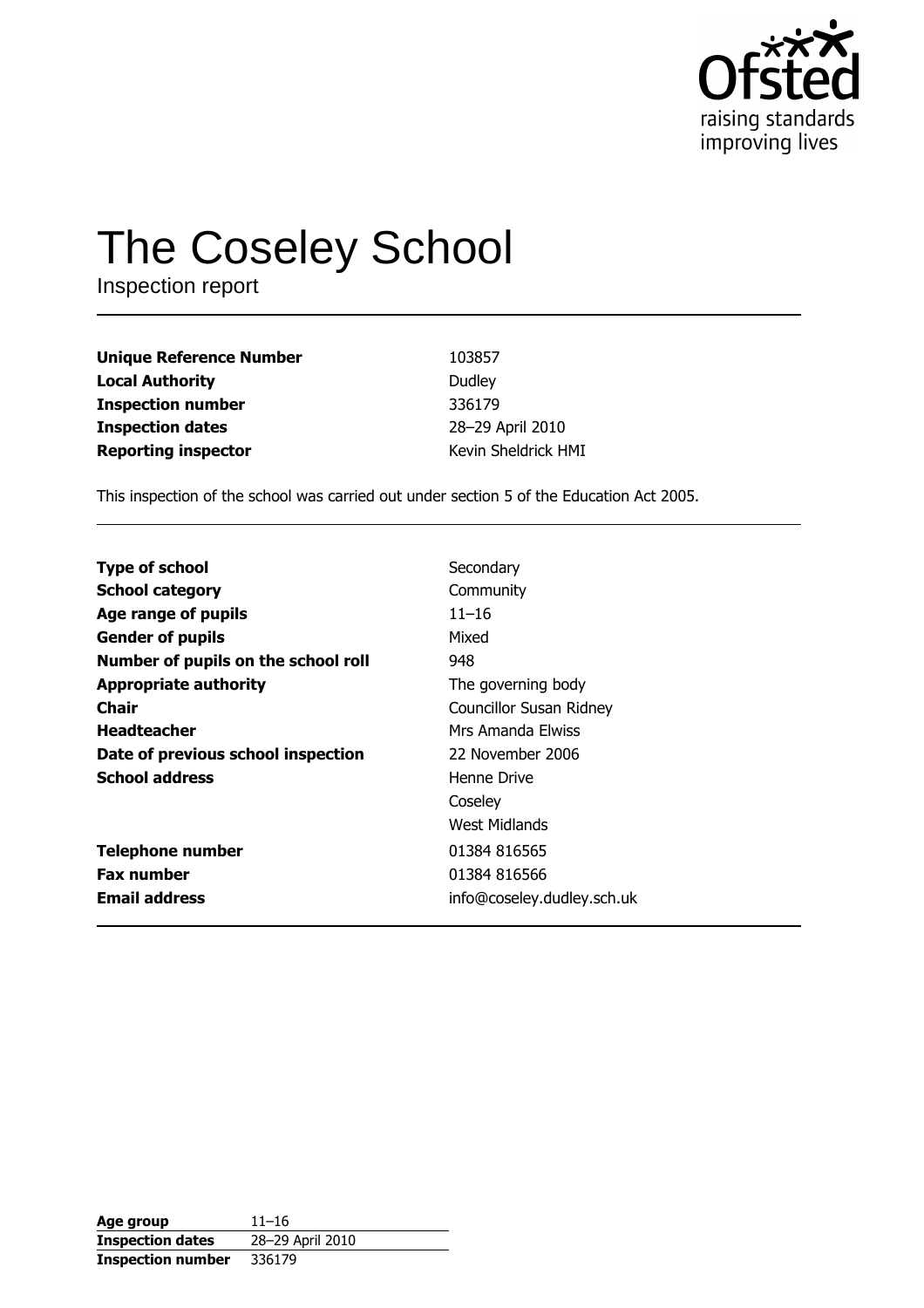The Office for Standards in Education, Children's Services and Skills (Ofsted) regulates and inspects to achieve excellence in the care of children and young people, and in education and skills for learners of all ages. It regulates and inspects childcare and children's social care, and inspects the Children and Family Court Advisory Support Service (Cafcass), schools, colleges, initial teacher training, work-based learning and skills training, adult and community learning, and education and training in prisons and other secure establishments. It rates council children's services, and inspects services for looked after children, safequarding and child protection.

Further copies of this report are obtainable from the school. Under the Education Act 2005, the school must provide a copy of this report free of charge to certain categories of people. A charge not exceeding the full cost of reproduction may be made for any other copies supplied.

If you would like a copy of this document in a different format, such as large print or Braille, please telephone 08456 404045, or email enquiries@ofsted.gov.uk.

You may copy all or parts of this document for non-commercial educational purposes, as long as you give details of the source and date of publication and do not alter the documentation in any way.

Royal Exchange Buildings St Ann's Square Manchester M2 7LA T: 08456 404045 Textphone: 0161 618 8524 E: enquiries@ofsted.gov.uk W: www.ofsted.gov.uk © Crown copyright 2010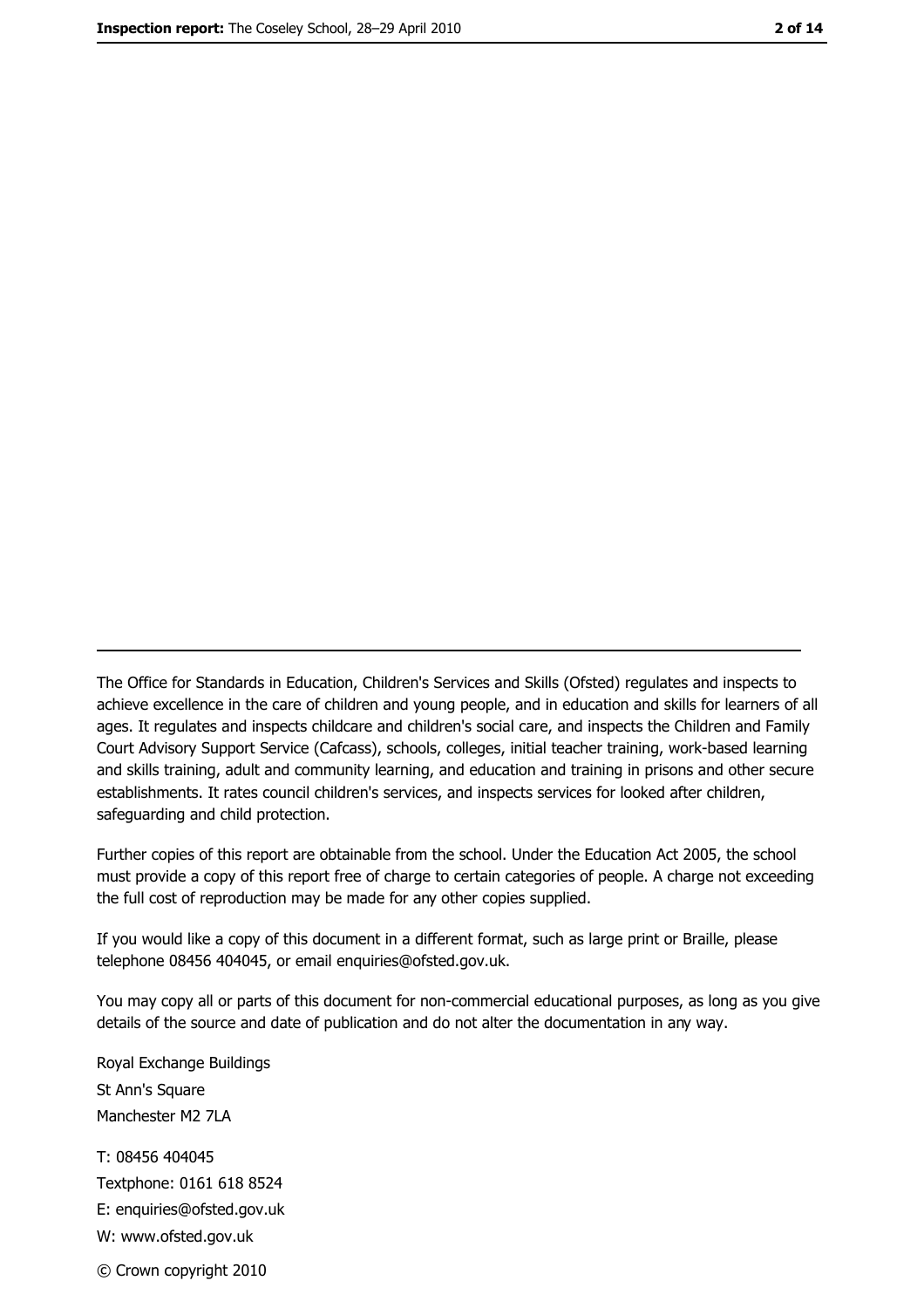# **Introduction**

This inspection was carried out by one of Her Majesty's Inspectors and four additional inspectors. Inspectors visited 36 lessons, and held meetings with governors, parents, staff and groups of students. They observed the school's work and looked at documentation relating to planning, monitoring, safeguarding, communications with parents and carers, and questionnaires from 62 parents and carers and 134 students.

The inspection team reviewed many aspects of the school's work. It looked in detail at the following:

- what the full range of evidence indicates about achievement, particularly in English,  $\blacksquare$ mathematics and science
- how effectively students develop workplace skills that will contribute to their future  $\blacksquare$ economic well
- the extent to which the school considers the outcomes for different groups of  $\blacksquare$ students when evaluating its effectiveness.

## Information about the school

This is an average size secondary school. The proportion of students from ethnic minority groups is low as is the proportion who speak English as an additional language. The proportion of students with special education needs and/or disabilities is average. There is a higher than average number of students who are in public care. An increasing proportion of students are from another borough. Close to double the national average are known to be eligible for free school meals. The school has had specialist status in sport since 2002.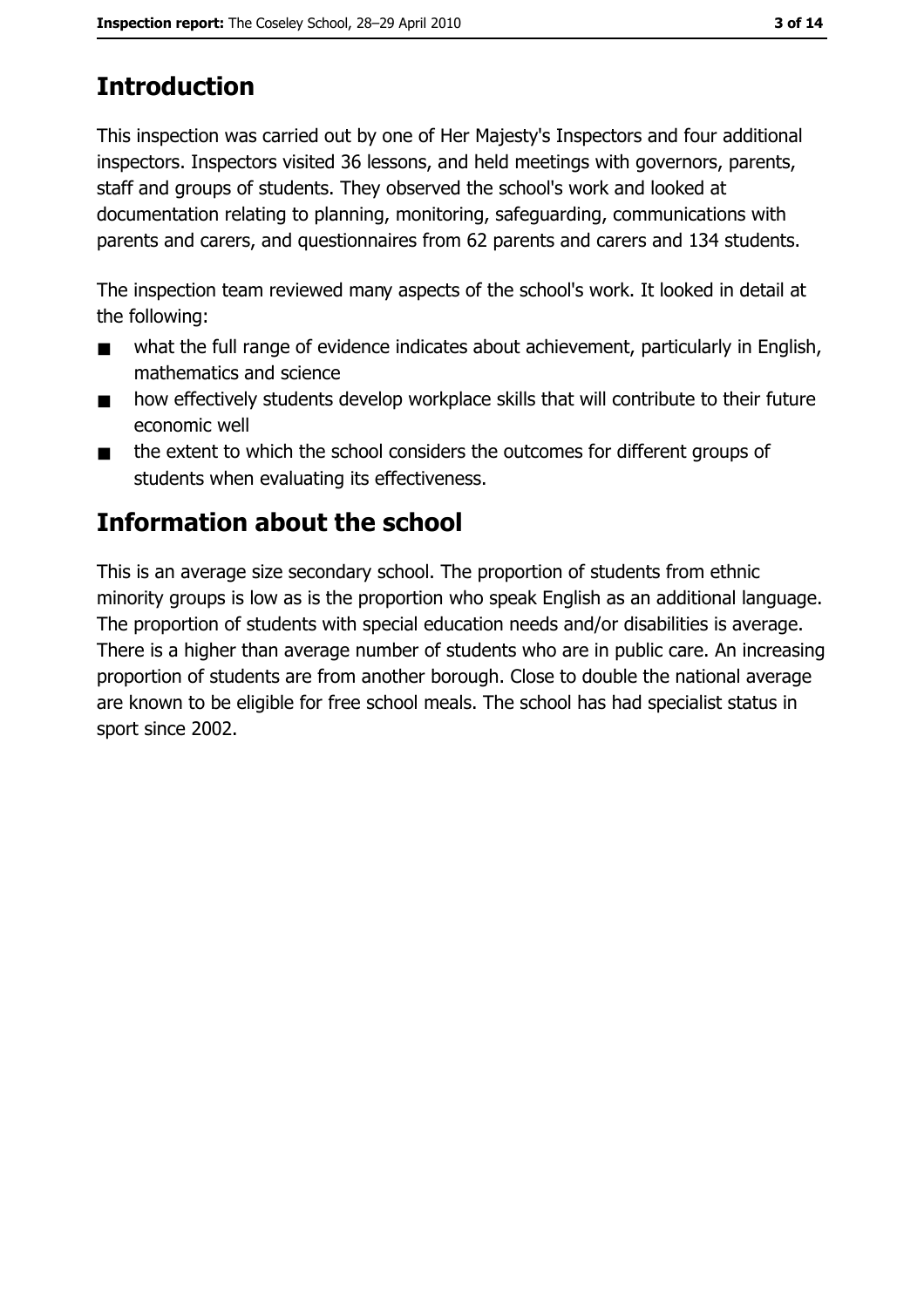# **Inspection judgements**

### Overall effectiveness: how good is the school?

#### The school's capacity for sustained improvement

#### **Main findings**

Coseley is an improving school because leadership and management are good. The school's headteacher has transformed the aspirations of staff and students. The school has improved all aspects of its provision to ensure students make good progress. Attainment is improving and in some areas results are approaching the national average. The school's data suggest the school is on course to reach the national average in terms of the number of students gaining five A\* to C grades at GCSE, including English and mathematics, in the next few years. When the last three years are considered, attainment is low and therefore achievement is satisfactory. The school monitors the progress students are making very carefully and directs support very precisely to ensure that learners remain on track to achieve their challenging targets. Outstanding care, support and guidance have ensured that lower attaining students, including those with special needs and/or learning difficulties, make high rates of progress. The school generally liaises well with parents to ensure students are well cared for but it has had more limited success in engaging fully with a minority of parents. The progress made by higher attaining students is not quite so impressive because lessons do not consistently provide sufficient opportunities for them to take responsibility for their own learning and excel. However, teaching and the use of assessment are generally good because of strengths in how teachers plan lessons. The quality of learning is good because staff have ensured the vast majority of students are motivated to reach their targets, particularly in Year 11.

Although the school has understandably made achievement a priority, other outcomes are also improving. The curriculum, through enhanced work related learning opportunities, is contributing to the better progress made by lower attaining students and improved development of the work place skills needed for future economic well-being. Students do not have sufficient opportunities to interact with cultures not strongly represented in the school's community. As a result, students are not being fully prepared to be economically successful in an ethnically diverse region of the United Kingdom.

The school knows what it must do to improve. Monitoring is rigorous because it is highly focused on the progress students make. The headteacher, supported by the effective governing body, sets a first-class example. However, leaders elsewhere are not always quick enough in identifying and spreading best practice. The school's recognition of the need to further develop leadership and the track record of improvement provides confirmation of the school's good capacity for sustained improvement.

## What does the school need to do to improve further?

4 of 14

| 3 |
|---|
|   |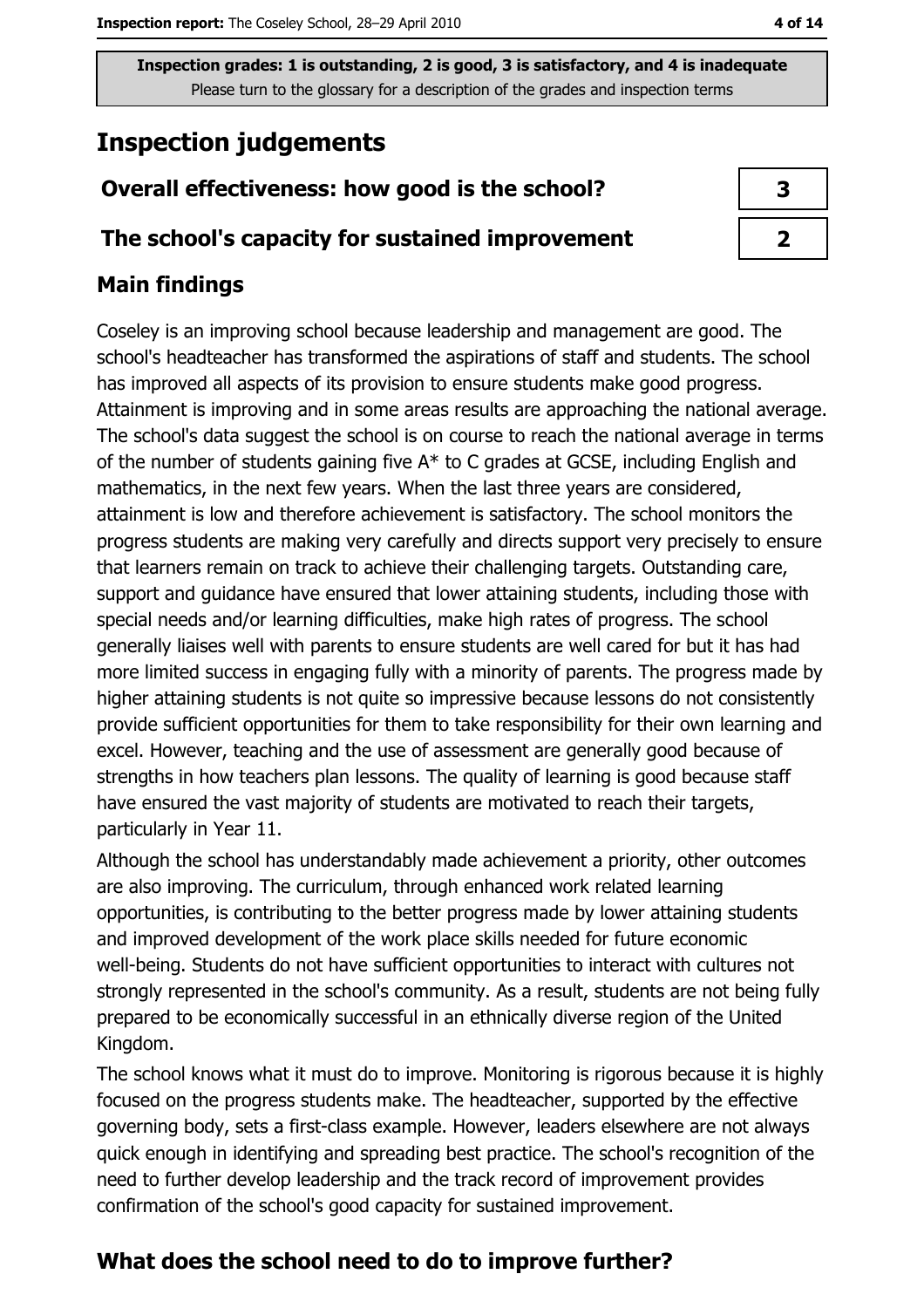- Further improve the quality of learning and progress, particularly for higher attaining students, by:
	- ensuring lessons consistently provide opportunities for students to take responsibility for their own learning
	- clarifying how students of all abilities in every year group can excel
	- providing increased opportunities for students to apply their learning in a range of contexts
	- engaging with all parents and carers more, to secure further improvements in the outcomes for students.
- Improve students' preparation for their future economic well-being by implementing strategies that will improve their confidence when interacting with cultures not strongly represented in the school.
- $\blacksquare$ Improve leadership and management by ensuring that all leaders can quickly identify effective practice and take steps to ensure this becomes adopted more widely and consistently.
- About 40% of the schools whose overall effectiveness is judged satisfactory may  $\blacksquare$ receive a monitoring visit by an Ofsted inspector before their next section 5 inspection.

#### **Outcomes for individuals and groups of pupils**

In addition to the much improved progress made by low attaining students, boys are performing better as a result of the schools' successful strategies to close the gap that existed with the girls. Better progress was observed in the lessons involving older students because teachers exemplified work at different levels more clearly. Students enjoyed the lessons in which there were a variety of activities and teachers did not talk for too long. In lessons, students usually work well and often show enthusiasm for their work. Boys respond positively to the setting of clear targets, particularly when there is an element of competition. The school is rightly proud of its impressive record of ensuring positive outcomes for students in public care.

Some students lack confidence when confronted with problems and are rather too reliant on the teacher. Students enjoy the limited opportunities they have to take responsibility for their own learning. Although students are attaining at a higher level to the extent that the capped average point score was average in 2009, there is variability. In English, mathematics and science attainment has been consistently low. However, progress has been improving to the extent that it became satisfactory in 2008. There are promising signs of further improvement in these subjects, particularly in English and mathematics. Students consistently make especially good progress in the school's specialist subjects of physical education and dance so they attain average standards.

Behaviour has improved because it is well managed and students generally have more positive attitudes to learning and to school. Less positive behaviour is almost exclusively associated with lessons in which students are not so actively involved. Students make a

 $\overline{\mathbf{3}}$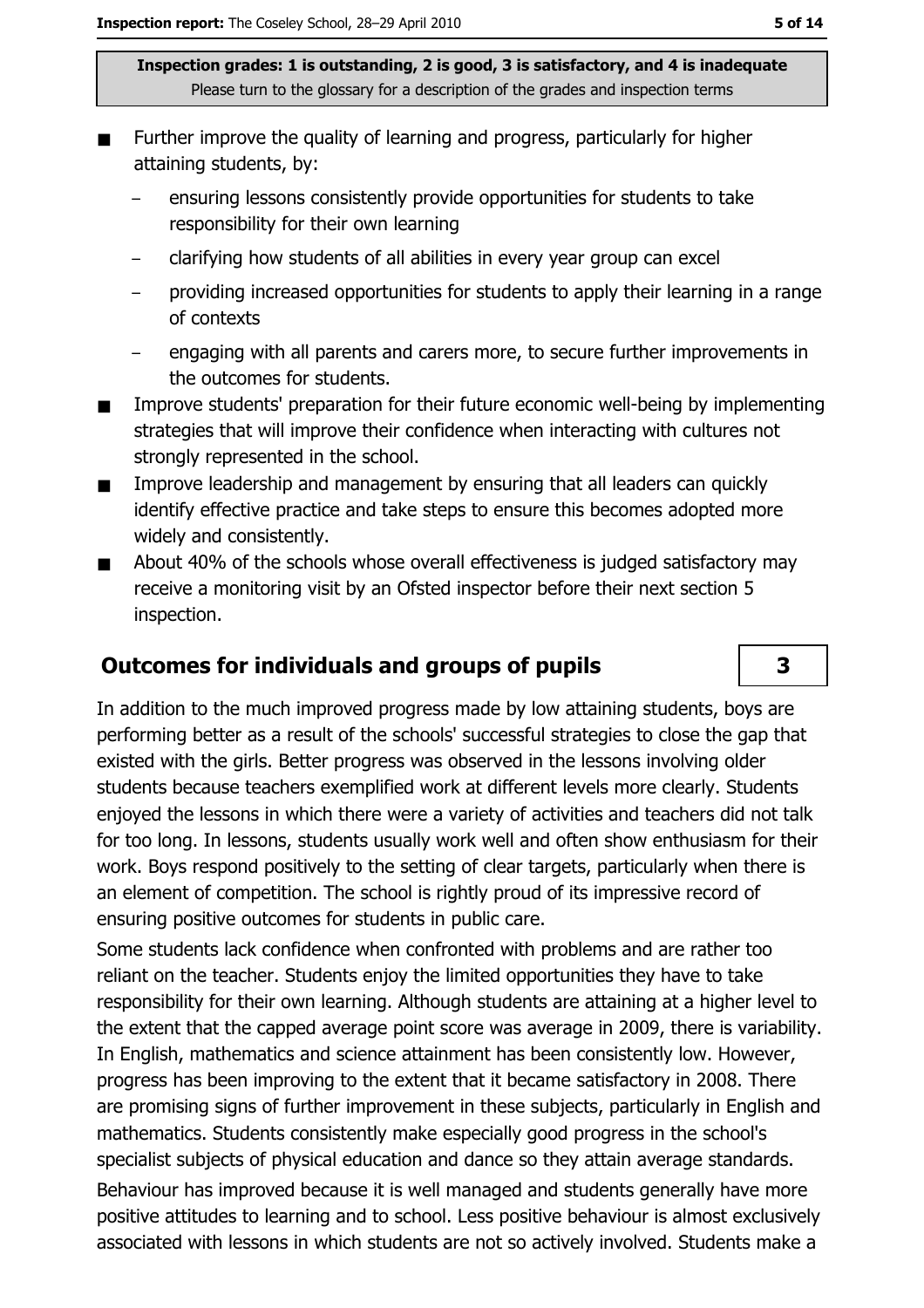strong contribution to the school and wider community. Nearly half of students in Year 11 act as mentors and regularly support form tutors in addressing weaknesses in younger students' basic skills. Flourishing sports and dance leadership programmes involve students in coaching pupils in local primary schools. The school recognises that there is scope for developing further the already quite significant opportunities students have to influence learning and actively participate in promoting healthy living.

Students have a clear sense of right and wrong and are able to work well in teams. By comparison, there are relatively few opportunities for them to be reflective and students' cultural awareness is rather too dependent on what is introduced in lessons. Students' attendance has been low but much improved systems for managing this have led to quite a dramatic improvement since September 2009.

These are the grades for pupils' outcomes

| Pupils' achievement and the extent to which they enjoy their learning                                                     |                |
|---------------------------------------------------------------------------------------------------------------------------|----------------|
| Taking into account:<br>Pupils' attainment <sup>1</sup>                                                                   | 4              |
| The quality of pupils' learning and their progress                                                                        | $\mathcal{P}$  |
| The quality of learning for pupils with special educational needs and/or<br>disabilities and their progress               | $\overline{2}$ |
| The extent to which pupils feel safe                                                                                      | $\overline{2}$ |
| <b>Pupils' behaviour</b>                                                                                                  |                |
| The extent to which pupils adopt healthy lifestyles                                                                       |                |
| The extent to which pupils contribute to the school and wider community                                                   |                |
| The extent to which pupils develop workplace and other skills that will<br>contribute to their future economic well-being |                |
| Taking into account:<br>Pupils' attendance <sup>1</sup>                                                                   | 3              |
| The extent of pupils' spiritual, moral, social and cultural development                                                   |                |

### How effective is the provision?

The most effective teaching links the content of lessons directly to students' targets. Inspectors' observations and comments made by older students indicate that this is particularly effective in lessons experienced by students in Year 11. In better lessons,

The grades for attainment and attendance are: 1 is high; 2 is above average; 3 is broadly average; and 4 is low.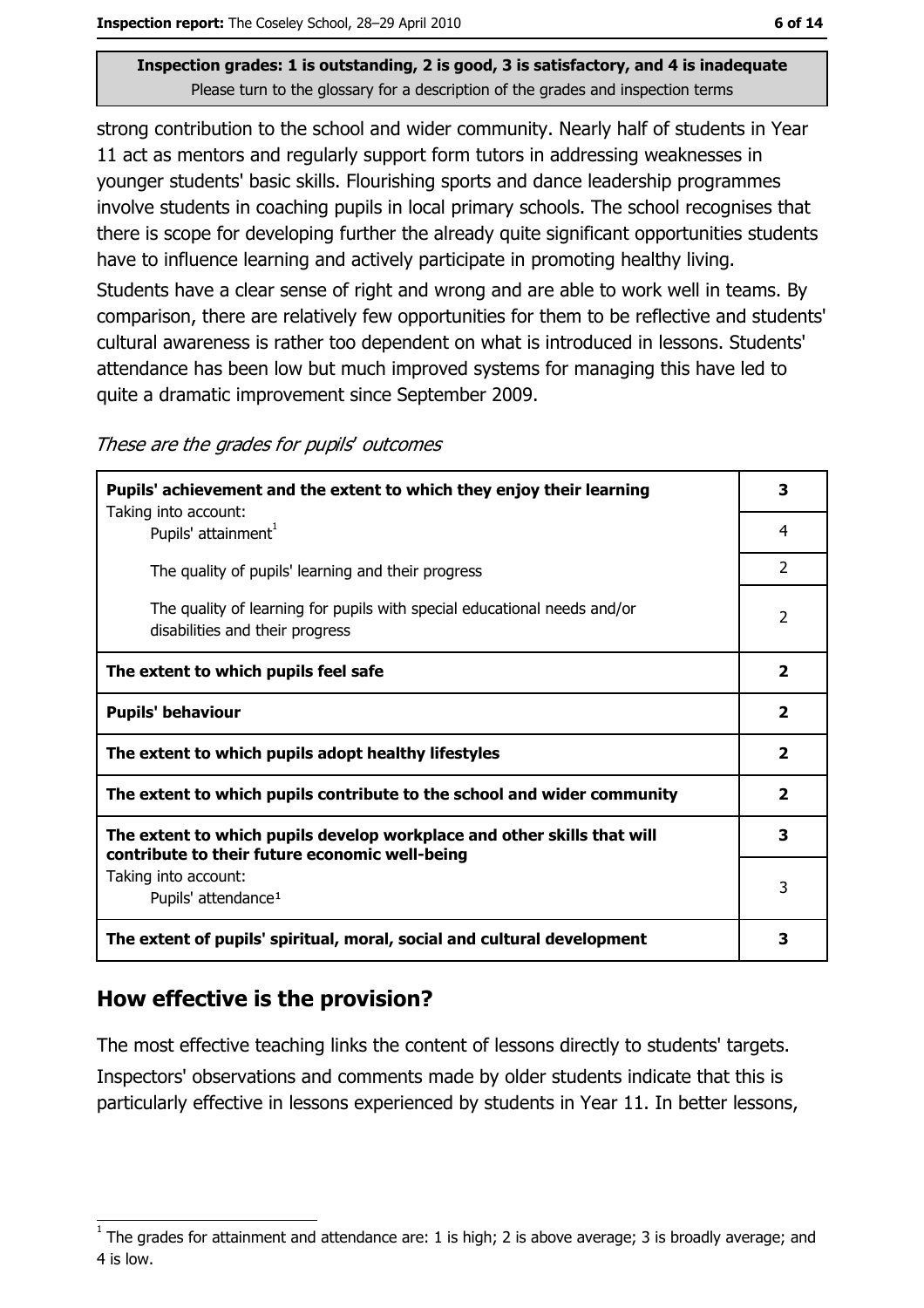the assessment criteria are referred to regularly so students understand what they must do to succeed. Motivation levels are higher where teachers avoid talking too much and use a wide range of resources. Teachers use their subject knowledge well to explain important ideas. Students progress particularly well when accurate assessments are made of their current levels of work. More able students were observed to make better progress where the teacher ensured clarity about the higher level outcomes and gave them the opportunity to take responsibility for their own learning. This contrasted with other lessons where teachers talked for too long and did not give students sufficient time to solve problems. Many teachers are encouraging students to peer and self-assess their work. This was particularly effective where strategies existed to ensure students understood the really important criteria. However, examples were also seen of students gaining very little from this exercise because only relatively trivial improvement points were identified. Teaching assistants ensure low attaining students are clear about what they must do to improve. Marking varies across the school. The best practice was seen in English but in mathematics and science the impact was less, in part because students were not always required to respond to the teachers' comments.

Students were very positive about the options they have from Year 10 onwards. Partnerships with other organisations have played an important part in developing a greater vocational offering. This is improving students' attainment and their attitudes towards school. The increased time devoted to English and mathematics has contributed to improvements in the number of students gaining five A\*to C grades, including English and mathematics. The off-site provision is carefully monitored so that it meets the needs of the students involved. The curriculum is flexible so, for instance, a student who was very keen on sport was able to devote most of his week to learning in this context. Students were highly appreciative of the lengths the school has gone to in offering 27 different sporting extra-curricular activities In addition, students take advantage of other activities related to the expressive arts. The school monitors participation quite closely and is taking steps to ensure that students with the greatest needs participate. Students do not have sufficient opportunity to apply their literacy and other skills through a range of subjects, particularly in Years 7 to 9.

Parents made very positive comments about the care the school provides. Year 11 students spoke very positively about the support and quidance they had received from form tutors throughout their time in the school. High-quality teamwork within the school and the involvement of external agencies ensures there are no gaps in provision. The school was able to provide striking examples of how the support it provided made a difference, for instance how the support provided to an autistic student had allowed full participation in lessons and sports activities. The school has identified additional resources so that it provides further support to parents by funding holiday clubs. Many students 'blossom' as a result of the support they receive. Teaching assistants provide well-organised additional support in lessons that contributes to the very good progress lower attaining students make. Students receive effective guidance on the world of work and post-16.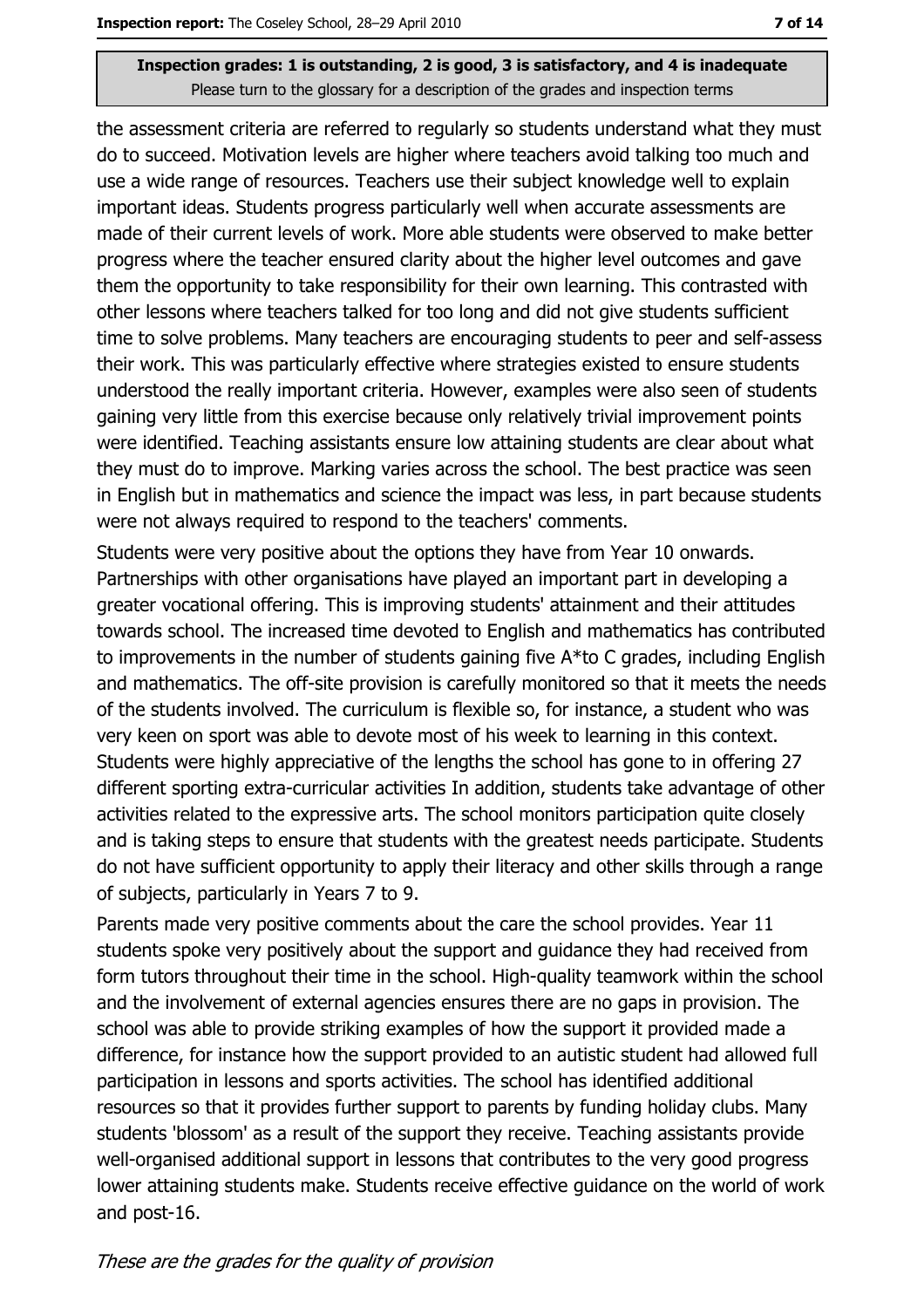| Inspection grades: 1 is outstanding, 2 is good, 3 is satisfactory, and 4 is inadequate |
|----------------------------------------------------------------------------------------|
| Please turn to the glossary for a description of the grades and inspection terms       |

| The quality of teaching                                                                                    |  |
|------------------------------------------------------------------------------------------------------------|--|
| Taking into account:<br>The use of assessment to support learning                                          |  |
| The extent to which the curriculum meets pupils' needs, including, where<br>relevant, through partnerships |  |
| The effectiveness of care, guidance and support                                                            |  |

#### How effective are leadership and management?

The subjects associated with the school's specialism have consistently set a good example in terms of the quality of provision and the outcomes for students. They also contribute strongly to the being healthy outcomes because of the high rates of participation in a very wide range of activities. The school uses data very well to monitor the progress students make and to hold teachers to account. This effective use of data is enabling the school to effectively ensure equal opportunities. The school is now able to take preventative action so as to ensure that there are no major differences in the outcomes for different groups. Previous success with boys has now been followed by strategies to ensure the more able make the same rate of progress as other groups. Targets are very challenging and are being used effectively to embed higher aspirations. Although lesson observations are not the main source of evidence about the effectiveness of teaching, where judgements are made about lessons by senior leaders these are accurate. Judgements made by middle leaders are not as accurate: the school is taking steps to improve this situation and to ensure these leaders are able to respond more effectively to their findings. The school has a record of having taken decisive action in order to address any situation where students have not made sufficient progress. For example, it has eradicated inadequate teaching. A range of effective professional development opportunities have been used to improve teaching. The current focus on promoting outstanding teaching is appropriate for the majority of staff.

The governing body has been effective in accelerating the rate of improvement. It is also ensuring that the school responds to parental and students' views as seen in the steps taken to improve behaviour and in dealing with previous under-performance. The day to day management of the school's finances is effective.

The school adopts recommended good practice across all areas of its safeguarding work. Well-developed quality assurance and risk assessment systems take account of the views of students and parents, for instance in ensuring a very secure site. The school promotes students' strong understanding of how to keep themselves safe and has excellent links with other key agencies to reduce the risk of harm to students. There are strengths in how the school has responded to the school and local community aspects of the requirement to promote community cohesion. However, the school recognises that there is more to do in promoting the United Kingdom and global aspects.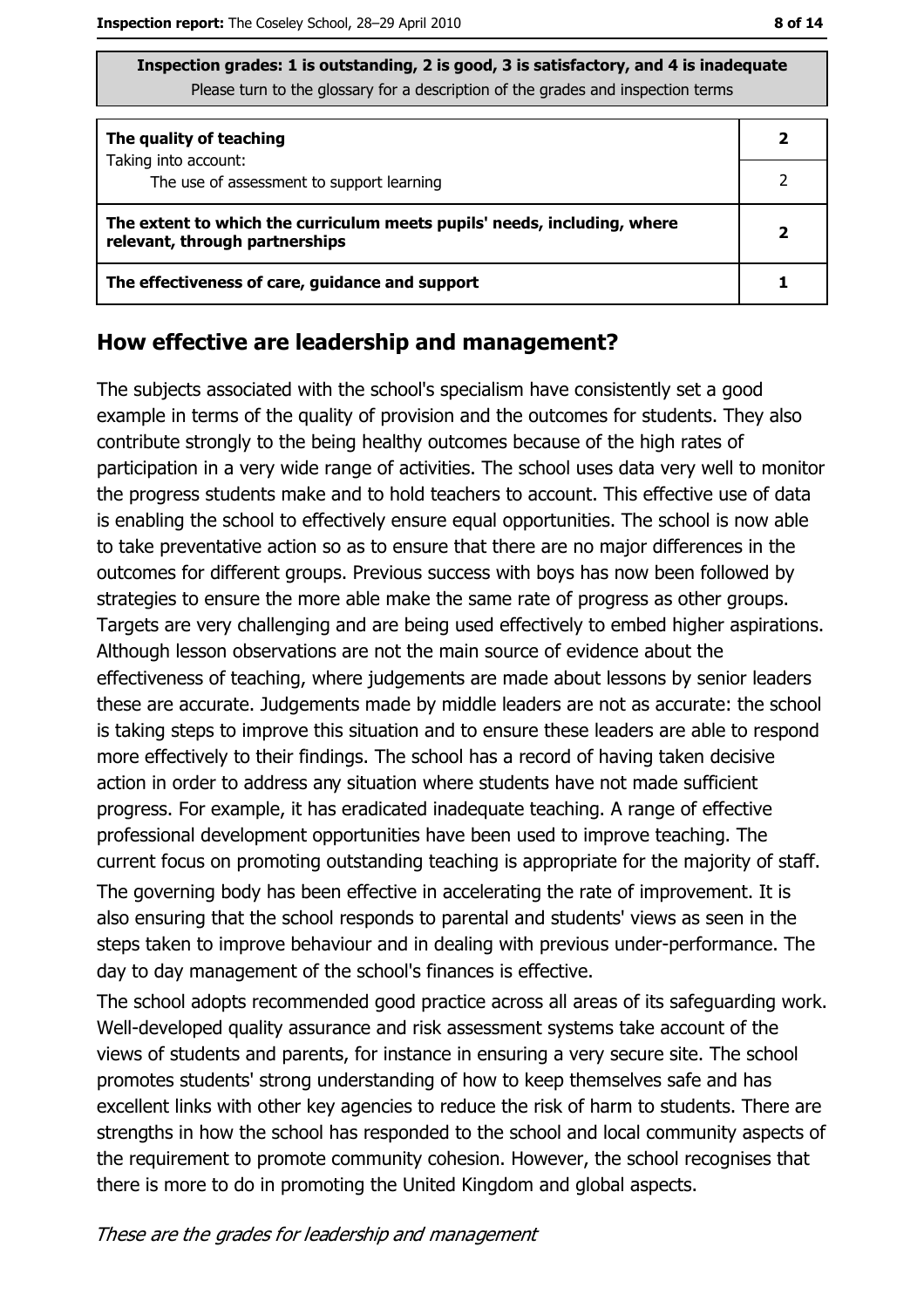| The effectiveness of leadership and management in embedding ambition and<br>driving improvement                                                                     | $\overline{\mathbf{2}}$ |
|---------------------------------------------------------------------------------------------------------------------------------------------------------------------|-------------------------|
| Taking into account:<br>The leadership and management of teaching and learning                                                                                      | 2                       |
| The effectiveness of the governing body in challenging and supporting the<br>school so that weaknesses are tackled decisively and statutory responsibilities<br>met | $\overline{\mathbf{2}}$ |
| The effectiveness of the school's engagement with parents and carers                                                                                                | 3                       |
| The effectiveness of partnerships in promoting learning and well-being                                                                                              | $\mathbf{2}$            |
| The effectiveness with which the school promotes equality of opportunity and<br>tackles discrimination                                                              | $\overline{\mathbf{2}}$ |
| The effectiveness of safeguarding procedures                                                                                                                        | $\mathbf{2}$            |
| The effectiveness with which the school promotes community cohesion                                                                                                 | 3                       |
| The effectiveness with which the school deploys resources to achieve<br>value for money                                                                             | 3                       |

#### **Views of parents and carers**

The number of questionnaires returned by parents and carers was low. The very large majority of those responding either agreed or strongly agreed with the statements in the questionnaire. A small minority of parents disagreed with the following statements:

- the school keeps me informed about by child's progress  $\blacksquare$
- the school helps me to support my child's learning  $\blacksquare$
- the school takes account of my suggestions and concerns.  $\blacksquare$

Inspectors investigated these concerns and judged that the school could do more to engage effectively with parents and carers. For this reason this aspect has been included in the section 'What does the school need to do to improve further?' section of the report.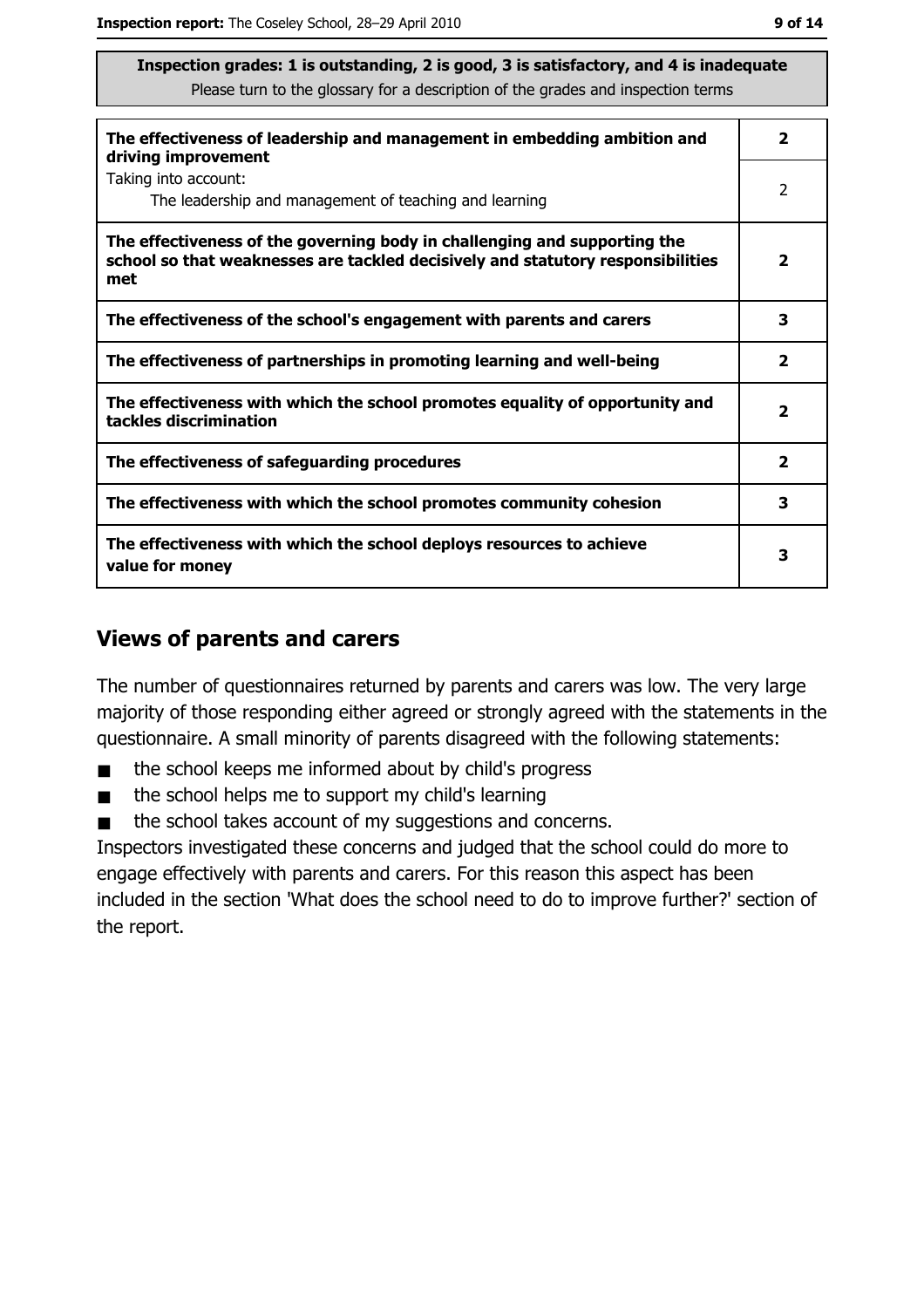#### Responses from parents and carers to Ofsted's questionnaire

Ofsted invited all the registered parents and carers of pupils registered at The Coseley School to complete a questionnaire about their views of the school.

In the questionnaire, parents and carers were asked to record how strongly they agreed with 13 statements about the school. The inspection team received 62 completed questionnaires by the end of the on-site inspection. In total, there are 948 pupils registered at the school.

| <b>Statements</b>                                                                                                                                                                                                                                       | <b>Strongly</b><br><b>Agree</b> |               | <b>Agree</b> |               |                | <b>Disagree</b> |                | <b>Strongly</b><br>disagree |  |
|---------------------------------------------------------------------------------------------------------------------------------------------------------------------------------------------------------------------------------------------------------|---------------------------------|---------------|--------------|---------------|----------------|-----------------|----------------|-----------------------------|--|
|                                                                                                                                                                                                                                                         | <b>Total</b>                    | $\frac{0}{0}$ | <b>Total</b> | $\frac{0}{0}$ | <b>Total</b>   | $\frac{0}{0}$   | <b>Total</b>   | $\frac{0}{0}$               |  |
| My child enjoys school                                                                                                                                                                                                                                  | 23                              | 33            | 39           | 57            | 6              | 9               | $\mathbf{1}$   | $\mathbf{1}$                |  |
| The school keeps my child<br>safe                                                                                                                                                                                                                       | 29                              | 42            | 34           | 49            | $\overline{2}$ | 3               | 3              | $\overline{4}$              |  |
| The school informs me<br>about my child's progress                                                                                                                                                                                                      | 22                              | 32            | 28           | 41            | 9              | 13              | 1              | 4                           |  |
| My child is making enough<br>progress at this school                                                                                                                                                                                                    | 21                              | 32            | 37           | 54            | 4              | 6               | $\overline{2}$ | 3                           |  |
| The teaching is good at this<br>school                                                                                                                                                                                                                  | 18                              | 26            | 43           | 62            | 3              | 4               | $\overline{2}$ | 3                           |  |
| The school helps me to<br>support my child's learning                                                                                                                                                                                                   | 12                              | 17            | 41           | 59            | 10             | 14              | 3              | $\overline{4}$              |  |
| The school helps my child to<br>have a healthy lifestyle                                                                                                                                                                                                | 16                              | 23            | 40           | 58            | $\overline{7}$ | 10              | 1              | $\mathbf{1}$                |  |
| The school makes sure that<br>my child is well prepared for<br>the future (for example<br>changing year group,<br>changing school, and for<br>children who are finishing<br>school, entering further or<br>higher education, or<br>entering employment) | 17                              | 25            | 40           | 58            | $\overline{7}$ | 10              | $\overline{2}$ | 3                           |  |
| The school meets my child's<br>particular needs                                                                                                                                                                                                         | 16                              | 23            | 45           | 65            | 5              | 7               | 1              | $\mathbf{1}$                |  |
| The school deals effectively<br>with unacceptable behaviour                                                                                                                                                                                             | 23                              | 33            | 37           | 54            | 5              | $\overline{7}$  | 3              | $\overline{4}$              |  |
| The school takes account of<br>my suggestions and<br>concerns                                                                                                                                                                                           | 10                              | 14            | 41           | 59            | 10             | 14              | 3              | $\overline{4}$              |  |
| The school is led and<br>managed effectively                                                                                                                                                                                                            | 18                              | 26            | 41           | 59            | 6              | 9               | $\mathbf{1}$   | $\mathbf{1}$                |  |
| Overall, I am happy with my<br>child's experience at this<br>school                                                                                                                                                                                     | 24                              | 35            | 37           | 54            | 5              | 7               | $\overline{2}$ | 3                           |  |

The table above summarises the responses that parents and carers made to each statement. The percentages indicate the proportion of parents and carers giving that response out of the total number of completed questionnaires. Where one or more parents and carers chose not to answer a particular question, the percentages will not add up to 100%.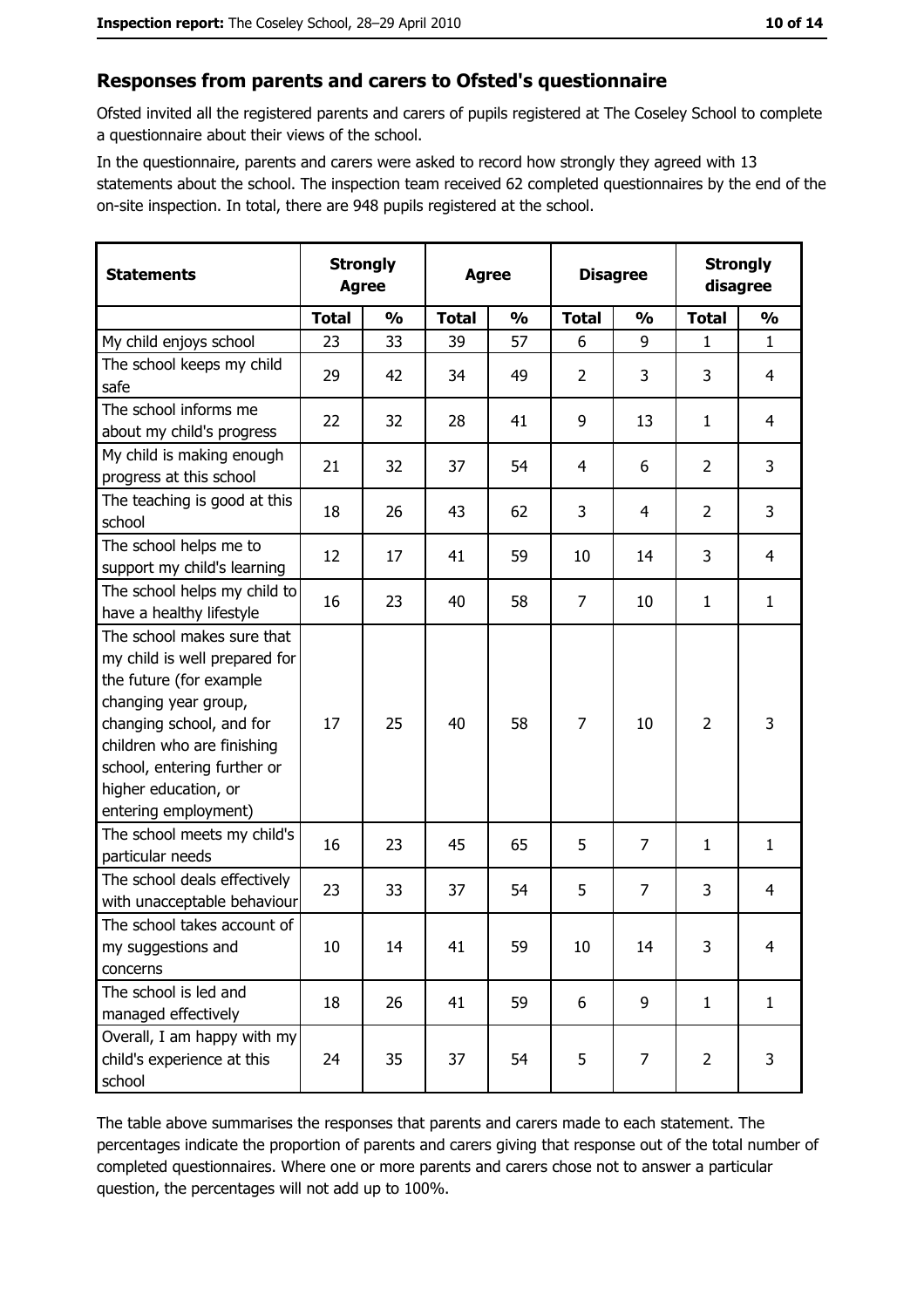## Glossary

| Grade   | <b>Judgement</b> | <b>Description</b>                                                                                                                                                                                                               |
|---------|------------------|----------------------------------------------------------------------------------------------------------------------------------------------------------------------------------------------------------------------------------|
| Grade 1 | Outstanding      | These features are highly effective. An oustanding<br>school provides exceptionally well for its pupils' needs.                                                                                                                  |
| Grade 2 | Good             | These are very positive features of a school. A school<br>that is good is serving its pupils well.                                                                                                                               |
| Grade 3 | Satisfactory     | These features are of reasonable quality. A satisfactory<br>school is providing adequately for its pupils.                                                                                                                       |
| Grade 4 | Inadequate       | These features are not of an acceptable standard. An<br>inadequate school needs to make significant<br>improvement in order to meet the needs of its pupils.<br>Ofsted inspectors will make further visits until it<br>improves. |

## What inspection judgements mean

#### **Overall effectiveness of schools**

|                       | Overall effectiveness judgement (percentage of<br>schools) |      |                     |                   |
|-----------------------|------------------------------------------------------------|------|---------------------|-------------------|
| <b>Type of school</b> | <b>Outstanding</b>                                         | Good | <b>Satisfactory</b> | <b>Inadequate</b> |
| Nursery schools       | 51                                                         | 45   | 0                   | 4                 |
| Primary schools       | 6                                                          | 41   | 42                  | 10                |
| Secondary schools     | 8                                                          | 34   | 44                  | 14                |
| Sixth forms           | 10                                                         | 37   | 50                  | 3                 |
| Special schools       | 32                                                         | 38   | 25                  | 5                 |
| Pupil referral units  | 12                                                         | 43   | 31                  | 14                |
| All schools           | 9                                                          | 40   | 40                  | 10                |

New school inspection arrangements were introduced on 1 September 2009. This means that inspectors now make some additional judgements that were not made previously.

The data in the table above is for the period 1 September to 31 December 2009 and is the most recently published data available (see www.ofsted.gov.uk). Please note that the sample of schools inspected during the autumn term 2009 was not representative of all schools nationally, as weaker schools are inspected more frequently than good or outstanding schools.

Percentages are rounded and do not always add exactly to 100. Secondary school figures include those that have sixth forms, and sixth form figures include only the data specifically for sixth form inspection judgements.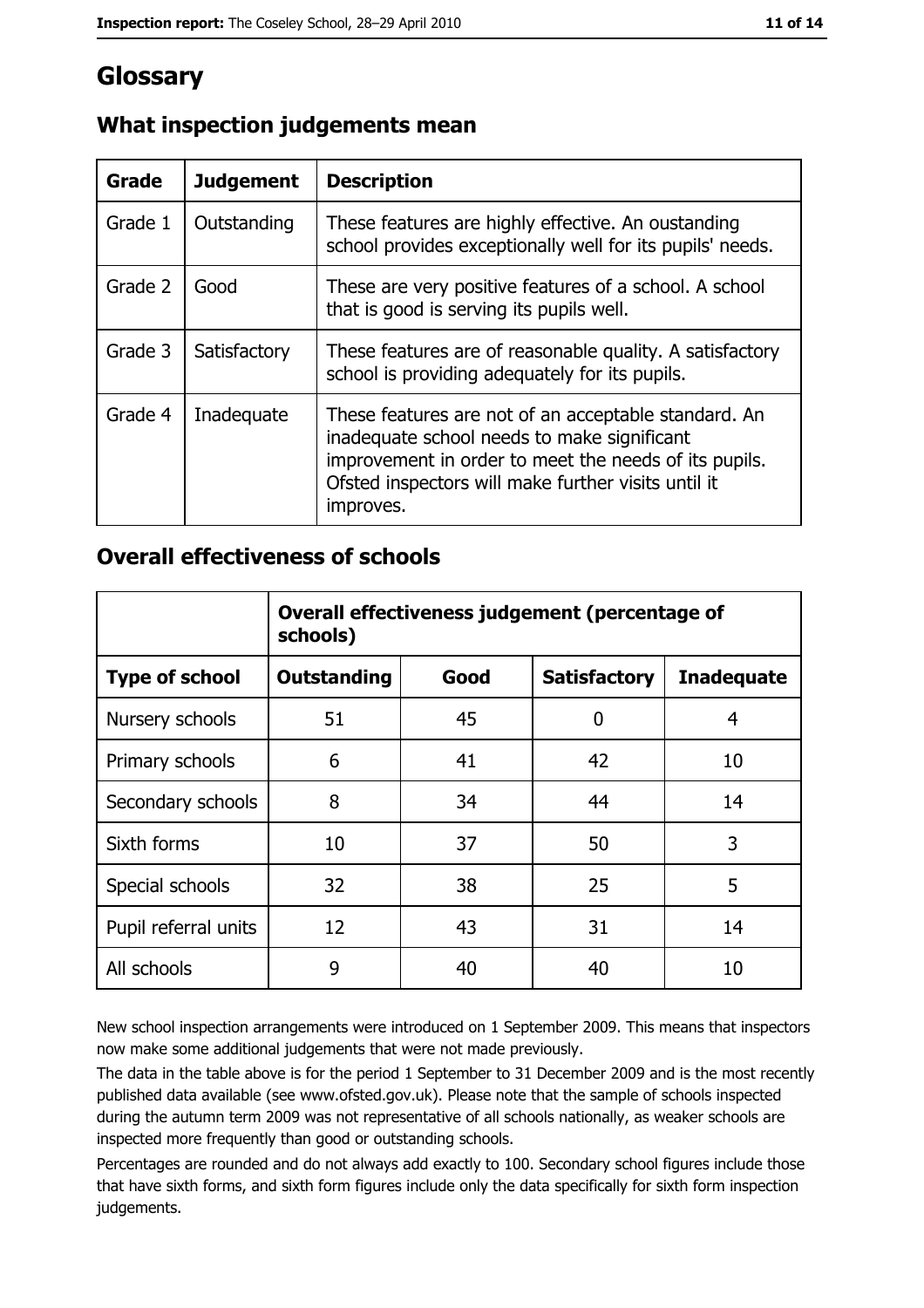# **Common terminology used by inspectors**

| Achievement:                  | the progress and success of a pupil in<br>their learning, development or training.                                                                                                                                                                                                                           |
|-------------------------------|--------------------------------------------------------------------------------------------------------------------------------------------------------------------------------------------------------------------------------------------------------------------------------------------------------------|
| Attainment:                   | the standard of the pupils' work shown by<br>test and examination results and in<br>lessons.                                                                                                                                                                                                                 |
| Capacity to improve:          | the proven ability of the school to<br>continue improving. Inspectors base this<br>judgement on what the school has<br>accomplished so far and on the quality of<br>its systems to maintain improvement.                                                                                                     |
| Leadership and management:    | the contribution of all the staff with<br>responsibilities, not just the headteacher,<br>to identifying priorities, directing and<br>motivating staff and running the school.                                                                                                                                |
| Learning:                     | how well pupils acquire knowledge,<br>develop their understanding, learn and<br>practise skills and are developing their<br>competence as learners.                                                                                                                                                          |
| <b>Overall effectiveness:</b> | inspectors form a judgement on a school's<br>overall effectiveness based on the findings<br>from their inspection of the school. The<br>following judgements, in particular,<br>influence what the overall effectiveness<br>judgement will be.                                                               |
|                               | The school's capacity for sustained<br>improvement.<br>Outcomes for individuals and groups<br>of pupils.<br>The quality of teaching.<br>The extent to which the curriculum<br>meets pupil's needs, including where<br>relevant, through partnerships.<br>The effectiveness of care, guidance<br>and support. |
| Progress:                     | the rate at which pupils are learning in<br>lessons and over longer periods of time. It<br>is often measured by comparing the<br>pupils' attainment at the end of a key<br>stage with their attainment when they<br>started.                                                                                 |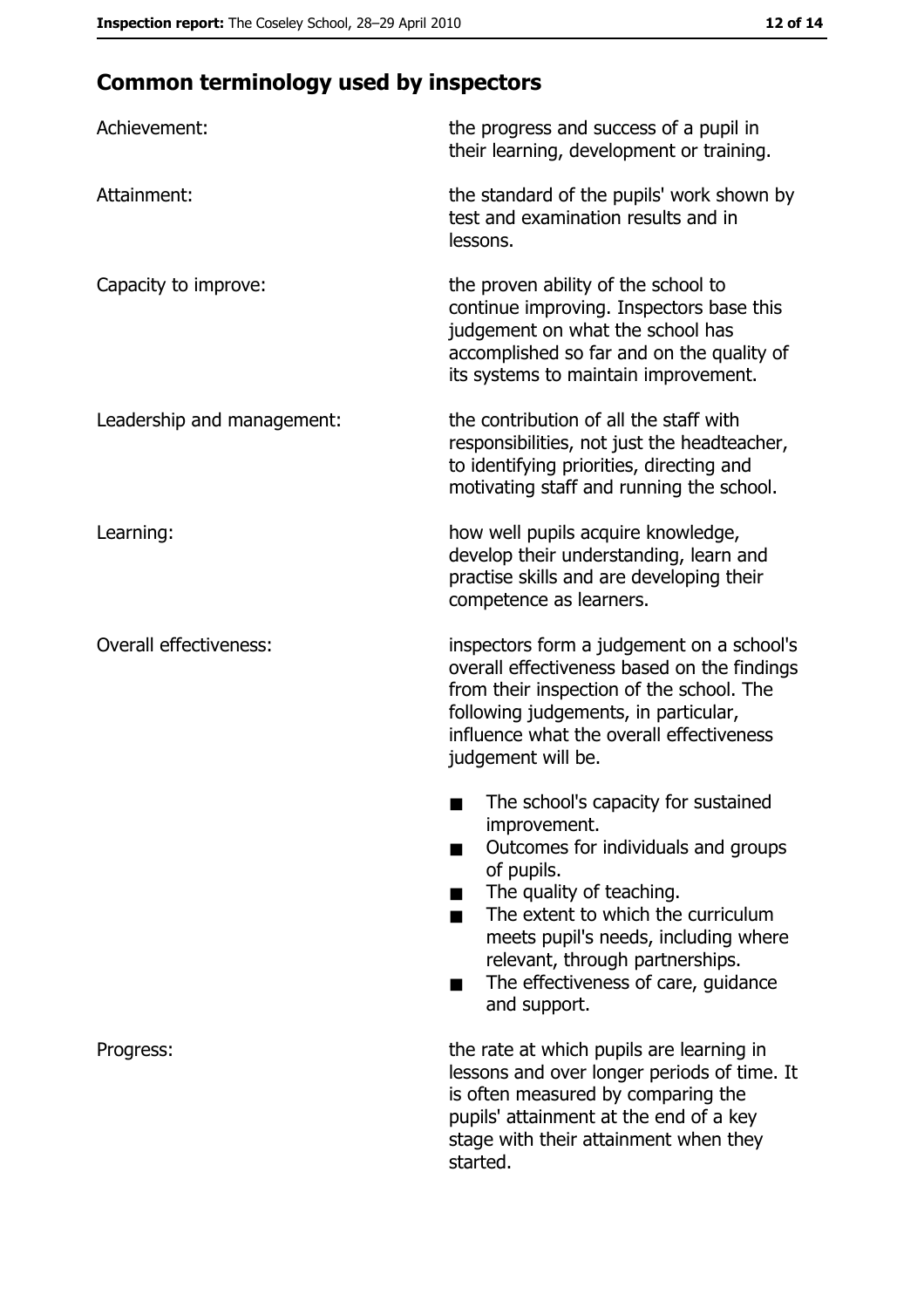This letter is provided for the school, parents and carers to share with their children. It describes Ofsted's main findings from the inspection of their school.



30 April 2010

**Dear Students** 

Inspection of The Coseley School, West Midlands, WV14 9JW

Following the recent inspection of your school, I want to provide you with a brief summary our main findings. First, I would like to thank those students we interviewed for their perceptive comments that strongly informed the inspection judgements.

Coseley is an improving school that ensures you make good progress during your time at the school. Although improving, attainment has been low over the last three years and therefore we have concluded that achievement is satisfactory. Students entering the school with lower levels of attainment, including students with special needs, make particularly good progress. A major reason for this is the very high quality care, quidance and support the school provides. Your school is very well led by your headteacher. Teaching is good overall because the majority of lessons are helping you to reach challenging targets. Older students were very positive about the many different courses they can follow and this was important evidence in helping inspectors conclude that the curriculum is good.

We have asked the school to further improve the progress you make by encouraging you to take more responsibility for your own learning and by giving you more opportunities to develop important skills in a range of contexts. We are also suggesting that the school should engage more with all of your parents so they can support you better in achieving your challenging targets. Finally, we think the school can do more to prepare you for life in the ethnically diverse West Midlands. You can help improve your school by asking other students or your teacher when you are unsure of how your can really excel in your lessons.

I wish you all the best for the future.

Yours sincerely

**Kevin Sheldrick** 

Her Majesty's Inspector